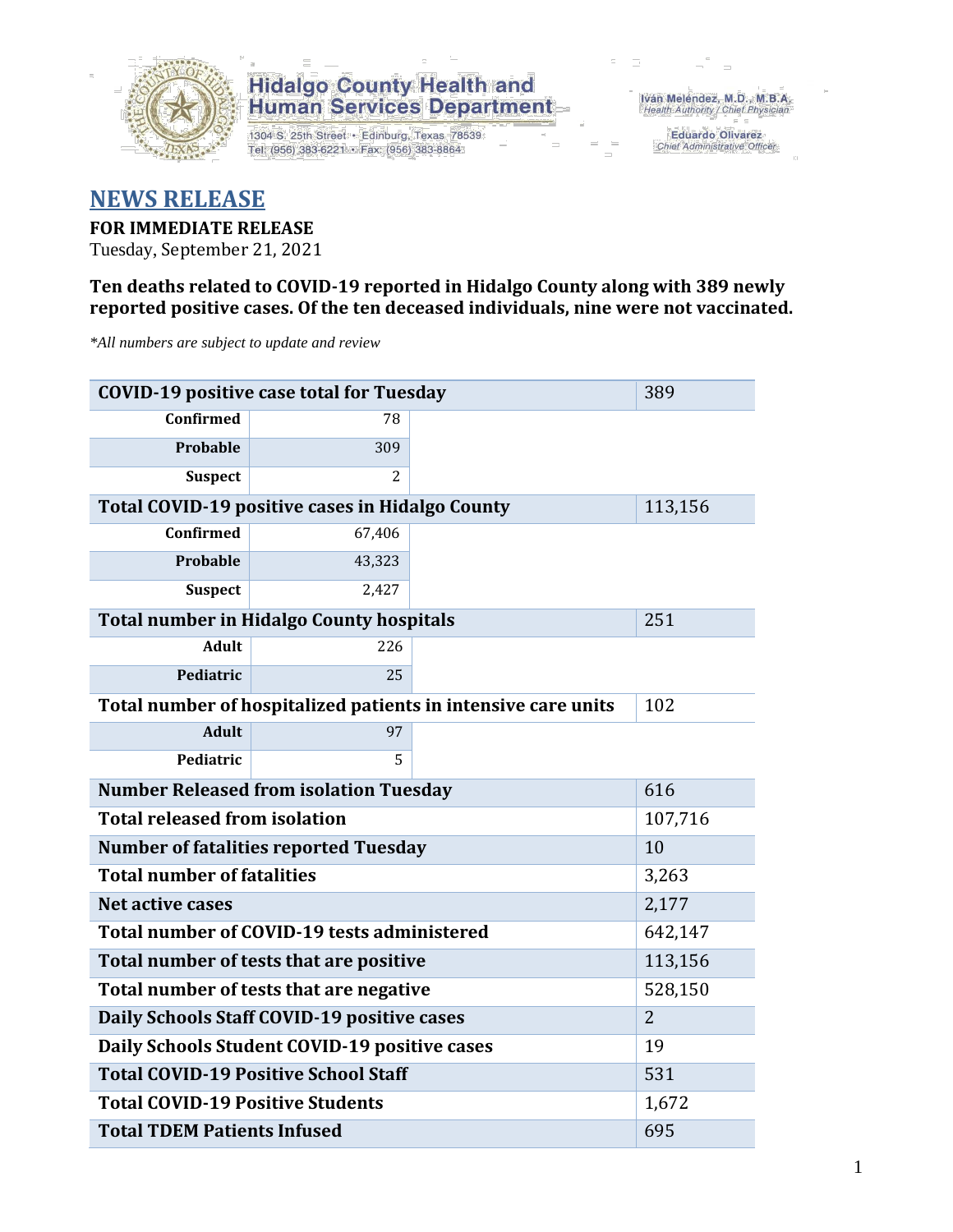

1304 S. 25th Street · Edinburg, Texas 78539 Tel: (956) 383-6221 · Fax: (956) 383-8864

Iván Meléndez, M.D., M.B.A. Health Authority / Chief Physician

> **Eduardo Olivarez** Chief Administrative Officer

*Hidalgo County uses the case status definition provided by the Texas Department of State Health Service's 2020 Epi Case Criteria Guide revised November 2020.*

- *1. Confirmed: A person who has tested positive through a molecular or PCR (oral or nasal swabs) test that looks for the presence of the virus's genetic material.*
- *2. Probable: A person who meets presumptive laboratory evidence through detection of COVID-19 by antigen test in a respiratory specimen.*
- *3. Suspect: A person who meets supported laboratory evidence through detection of specific antibodies in serum, plasma, whole body, and no prior history of being confirmed or probable case.*

*For more information of case status definition for COVID-19, please refer to:*

<https://www.dshs.state.tx.us/IDCU/investigation/epi-case-criteria-guide/2020-Epi-Case-Criteria-Guide.pdf>

|                | <b>Age Range</b> | <b>Gender</b> | <b>City</b>    |
|----------------|------------------|---------------|----------------|
| 1              | $70+$            | Male          | Donna          |
| $\overline{2}$ | 20s              | Male          | Edinburg       |
| 3              | 20s              | Edinburg      |                |
| 4              | 30 <sub>S</sub>  | Male          | Edinburg       |
| 5              | 40s              | Male          | Edinburg       |
| 6              | 60s              | Male          | Edinburg       |
| 7              | 60s              | Female        | <b>Mission</b> |
| 8              | 60s              | Female        | Mission        |
| 9              | 60s              | Male          | <b>Mission</b> |
| 10             | 70+              | Male          | Mission        |

#### The deaths include: The deaths include: Case Breakdown by Age Group:

| <b>Age Range</b> | <b>Number of Cases</b> |
|------------------|------------------------|
| $0 - 11$         | 141                    |
| 12-19            | 115                    |
| 20s              | 31                     |
| 30 <sub>s</sub>  | 31                     |
| 40s              | 26                     |
| 50s              | 20                     |
| 60s              | 14                     |
| $70+$            | 11                     |
| Total:           | 389                    |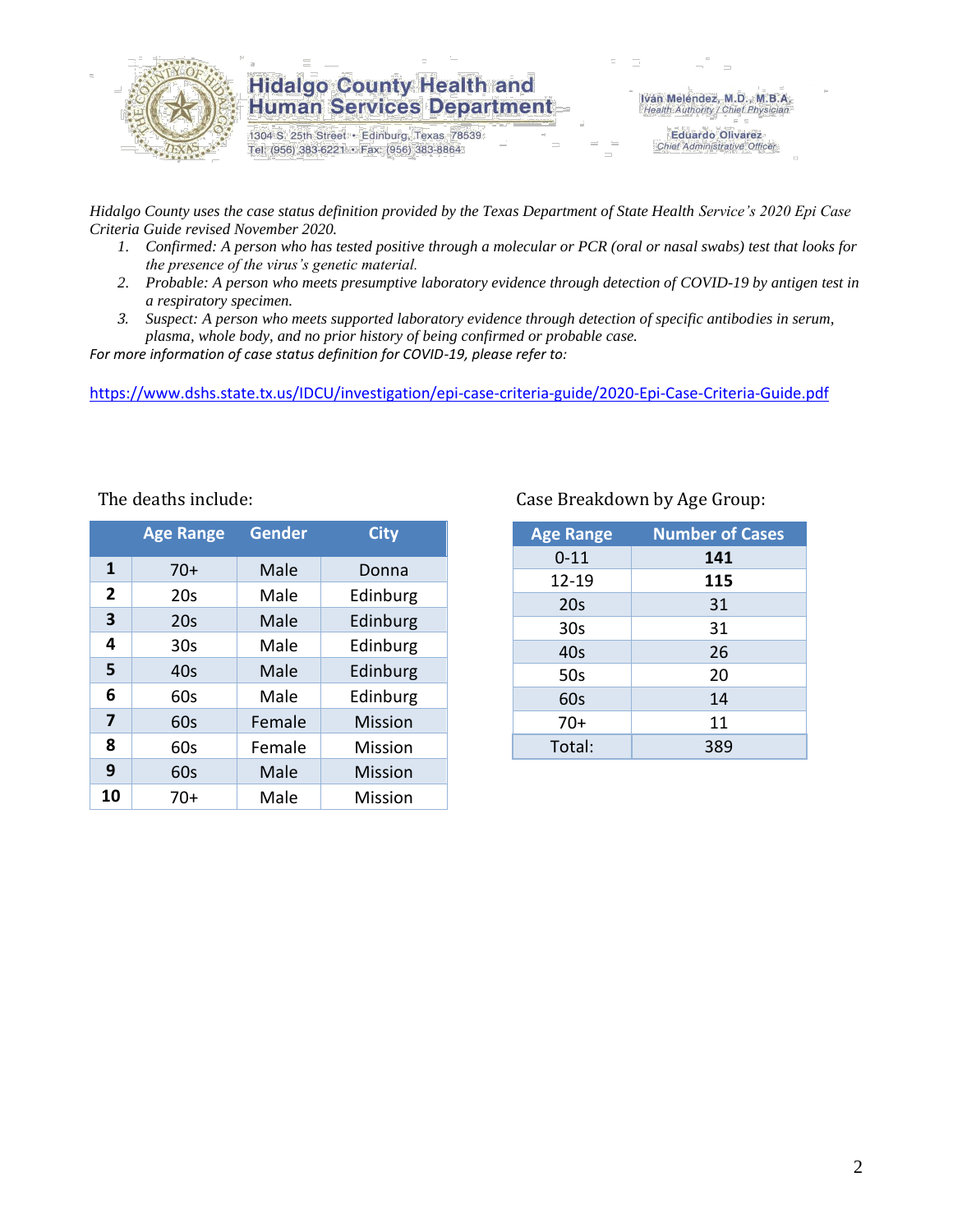

1304 S. 25th Street • Edinburg, Texas 78539<br>Tel: (956) 383-6221 • Fax: (956) 383-8864

Iván Meléndez, M.D., M.B.A.<br>Health Authority / Chief Physician

Eduardo Olivarez<br>Chief Administrative Officer

#### Tuesday, September 21, 2021 positive cases include:

|                | <b>Age Range</b> | Gender      | <b>City</b> |     | <b>Age Range</b> | Gender                                                                                                     | <b>City</b> |
|----------------|------------------|-------------|-------------|-----|------------------|------------------------------------------------------------------------------------------------------------|-------------|
| 1              | $0 - 19$         | F           | Alamo       | 196 | $0 - 19$         | M                                                                                                          | McAllen     |
| 2              | $0 - 19$         | M           | Alamo       | 197 | $0 - 19$         | M                                                                                                          | McAllen     |
| 3              | $0 - 19$         | M           | Alamo       | 198 | $0 - 19$         | F                                                                                                          | McAllen     |
| 4              | $0 - 19$         | F           | Alamo       | 199 | $0 - 19$         | F                                                                                                          | McAllen     |
| 5              | $0 - 19$         | M           | Alamo       | 200 | $0 - 19$         | M                                                                                                          | McAllen     |
| 6              | $0 - 19$         | M           | Alamo       | 201 | $0 - 19$         | M                                                                                                          | McAllen     |
| $\overline{7}$ | $0 - 19$         | M           | Alamo       | 202 | $0 - 19$         | F                                                                                                          | McAllen     |
| 8              | $0 - 19$         | F           | Alamo       | 203 | $0 - 19$         | M                                                                                                          | McAllen     |
| 9              | 20s              | F           | Alamo       | 204 | $0 - 19$         | ${\sf M}$                                                                                                  | McAllen     |
| 10             | 40s              | M           | Alamo       | 205 | $0 - 19$         | M                                                                                                          | McAllen     |
| 11             | $0 - 19$         | F           | Alton       | 206 | $0 - 19$         | F                                                                                                          | McAllen     |
| 12             | $0 - 19$         | F           | Alton       | 207 | 20s              | M                                                                                                          | McAllen     |
| 13             | $0 - 19$         | F           | Alton       | 208 | 20s              | F                                                                                                          | McAllen     |
| 14             | $0 - 19$         | M           | Alton       | 209 | 20s              | M                                                                                                          | McAllen     |
| 15             | $0 - 19$         | $\mathsf F$ | Alton       | 210 | 20s              | F                                                                                                          | McAllen     |
| 16             | $0 - 19$         | F           | Alton       | 211 | 20s              | M                                                                                                          | McAllen     |
| 17             | $0 - 19$         | F           | Alton       | 212 | 30s              | M                                                                                                          | McAllen     |
| 18             | $0 - 19$         | M           | Alton       | 213 | 30s              | M                                                                                                          | McAllen     |
| 19             | $0 - 19$         | ${\sf M}$   | Alton       | 214 | 30 <sub>s</sub>  | F                                                                                                          | McAllen     |
| 20             | 20s              | F           | Alton       | 215 | 30s              | M                                                                                                          | McAllen     |
| 21             | 20s              | M           | Alton       | 216 | 30 <sub>s</sub>  | F                                                                                                          | McAllen     |
| 22             | 30 <sub>s</sub>  | F           | Alton       | 217 | 30 <sub>s</sub>  | M                                                                                                          | McAllen     |
| 23             | $0 - 19$         | F           | Donna       | 218 | 30 <sub>s</sub>  | ${\sf M}$                                                                                                  | McAllen     |
| 24             | $0 - 19$         | F           | Donna       | 219 | 40s              | M                                                                                                          | McAllen     |
| 25             | $0 - 19$         | F           | Donna       | 220 | 40s              | F                                                                                                          | McAllen     |
| 26             | $0 - 19$         | M           | Donna       | 221 | 40s              | F                                                                                                          | McAllen     |
| 27             | $0 - 19$         | M           | Donna       | 222 | 40s              | $\mathsf{M}% _{T}=\mathsf{M}_{T}\!\left( a,b\right) ,\ \mathsf{M}_{T}=\mathsf{M}_{T}\!\left( a,b\right) ,$ | McAllen     |
| 28             | $0 - 19$         | M           | Donna       | 223 | 40s              | F                                                                                                          | McAllen     |
| 29             | $0 - 19$         | F           | Donna       | 224 | 40s              | F                                                                                                          | McAllen     |
| 30             | $0 - 19$         | F           | Donna       | 225 | 50s              | M                                                                                                          | McAllen     |
| 31             | $0 - 19$         | F           | Donna       | 226 | 50s              | F                                                                                                          | McAllen     |
| 32             | $0 - 19$         | F           | Donna       | 227 | 50s              | F                                                                                                          | McAllen     |
| 33             | $0 - 19$         | M           | Donna       | 228 | 50s              | F                                                                                                          | McAllen     |
| 34             | $0 - 19$         | M           | Donna       | 229 | 60s              | M                                                                                                          | McAllen     |
| 35             | $0 - 19$         | F           | Donna       | 230 | 60s              | F                                                                                                          | McAllen     |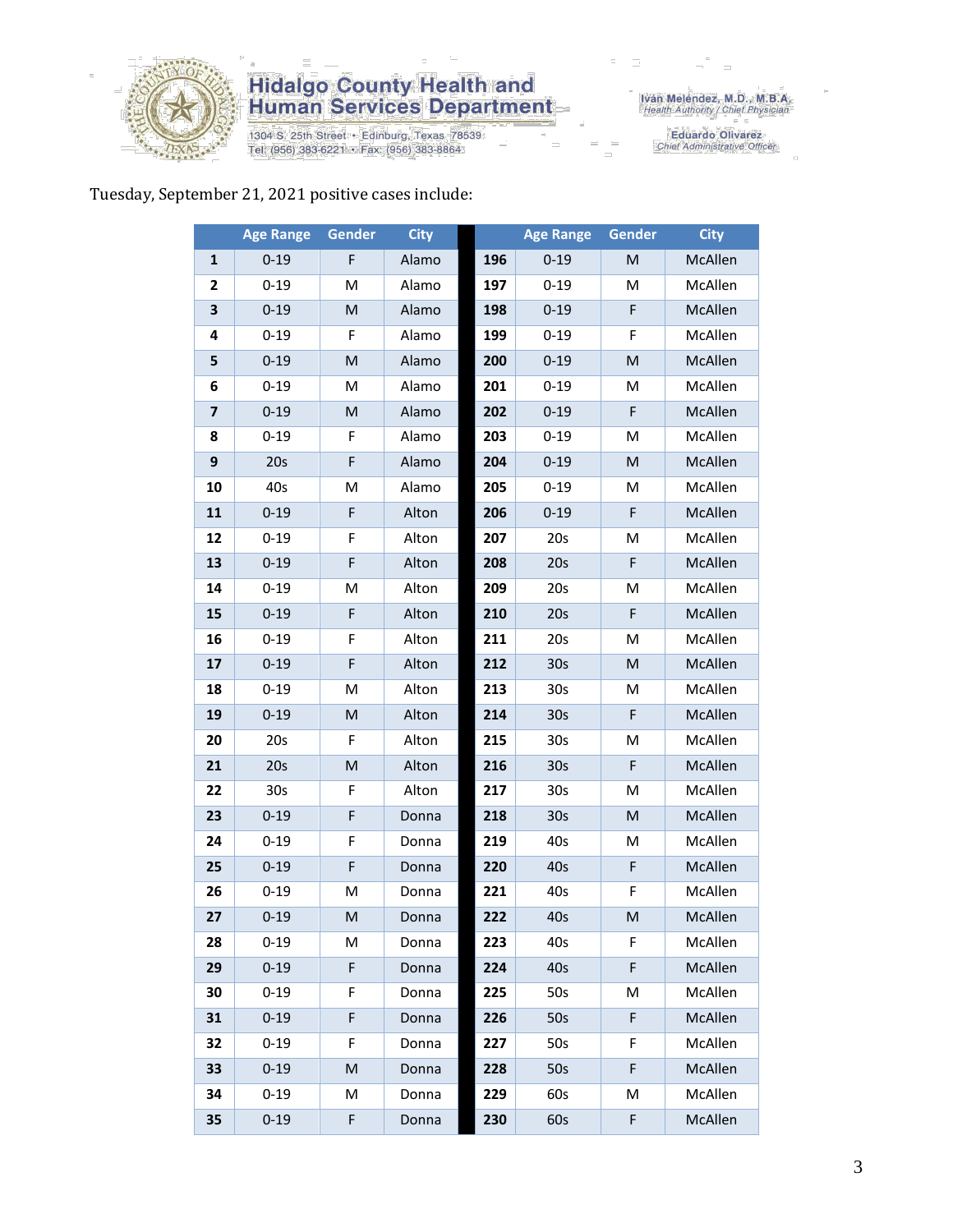

1304 S. 25th Street • Edinburg, Texas 78539<br>Tel: (956) 383-6221 • Fax: (956) 383-8864

Iván Meléndez, M.D., M.B.A.<br>Health Authority / Chief Physician

| 36 | $0 - 19$ | F.          | Donna | 231 | 60s      | F | McAllen  |
|----|----------|-------------|-------|-----|----------|---|----------|
| 37 | $0 - 19$ | M           | Donna | 232 | $70+$    | F | McAllen  |
| 38 | $0 - 19$ | М           | Donna | 233 | $0 - 19$ | F | Mercedes |
| 39 | $0 - 19$ | M           | Donna | 234 | $0 - 19$ | F | Mercedes |
| 40 | $0 - 19$ | Μ           | Donna | 235 | $0 - 19$ | Μ | Mercedes |
| 41 | $0 - 19$ | M           | Donna | 236 | $0 - 19$ | F | Mercedes |
| 42 | $0 - 19$ | F.          | Donna | 237 | $0 - 19$ | F | Mercedes |
| 43 | $0 - 19$ | M           | Donna | 238 | $0 - 19$ | M | Mercedes |
| 44 | $0 - 19$ | M           | Donna | 239 | 50s      | Μ | Mercedes |
| 45 | $0 - 19$ | M           | Donna | 240 | $0 - 19$ | F | Mission  |
| 46 | $0 - 19$ | M           | Donna | 241 | $0 - 19$ | F | Mission  |
| 47 | $0 - 19$ | M           | Donna | 242 | $0 - 19$ | F | Mission  |
| 48 | $0 - 19$ | М           | Donna | 243 | $0 - 19$ | Μ | Mission  |
| 49 | $0 - 19$ | M           | Donna | 244 | $0 - 19$ | F | Mission  |
| 50 | $0 - 19$ | F           | Donna | 245 | $0 - 19$ | F | Mission  |
| 51 | $0 - 19$ | M           | Donna | 246 | $0 - 19$ | M | Mission  |
| 52 | $0 - 19$ | F           | Donna | 247 | $0 - 19$ | F | Mission  |
| 53 | $0 - 19$ | F           | Donna | 248 | $0 - 19$ | F | Mission  |
| 54 | $0 - 19$ | М           | Donna | 249 | $0 - 19$ | F | Mission  |
| 55 | $0 - 19$ | $\mathsf F$ | Donna | 250 | $0 - 19$ | M | Mission  |
| 56 | $0 - 19$ | M           | Donna | 251 | $0 - 19$ | M | Mission  |
| 57 | $0 - 19$ | M           | Donna | 252 | $0 - 19$ | M | Mission  |
| 58 | $0 - 19$ | F           | Donna | 253 | $0 - 19$ | Μ | Mission  |
| 59 | $0 - 19$ | $\mathsf F$ | Donna | 254 | $0 - 19$ | F | Mission  |
| 60 | $0 - 19$ | М           | Donna | 255 | $0 - 19$ | F | Mission  |
| 61 | $0 - 19$ | F           | Donna | 256 | $0 - 19$ | F | Mission  |
| 62 | $0 - 19$ | Μ           | Donna | 257 | $0 - 19$ | М | Mission  |
| 63 | $0 - 19$ | F           | Donna | 258 | $0 - 19$ | F | Mission  |
| 64 | $0 - 19$ | М           | Donna | 259 | $0 - 19$ | F | Mission  |
| 65 | $0 - 19$ | M           | Donna | 260 | $0 - 19$ | M | Mission  |
| 66 | $0 - 19$ | М           | Donna | 261 | $0 - 19$ | M | Mission  |
| 67 | $0 - 19$ | F           | Donna | 262 | $0 - 19$ | M | Mission  |
| 68 | $0 - 19$ | F           | Donna | 263 | $0 - 19$ | M | Mission  |
| 69 | $0 - 19$ | F           | Donna | 264 | $0 - 19$ | F | Mission  |
| 70 | $0 - 19$ | F           | Donna | 265 | $0 - 19$ | Μ | Mission  |
| 71 | $0 - 19$ | M           | Donna | 266 | $0 - 19$ | F | Mission  |
| 72 | $0 - 19$ | F           | Donna | 267 | $0 - 19$ | F | Mission  |
| 73 | $0 - 19$ | M           | Donna | 268 | $0 - 19$ | M | Mission  |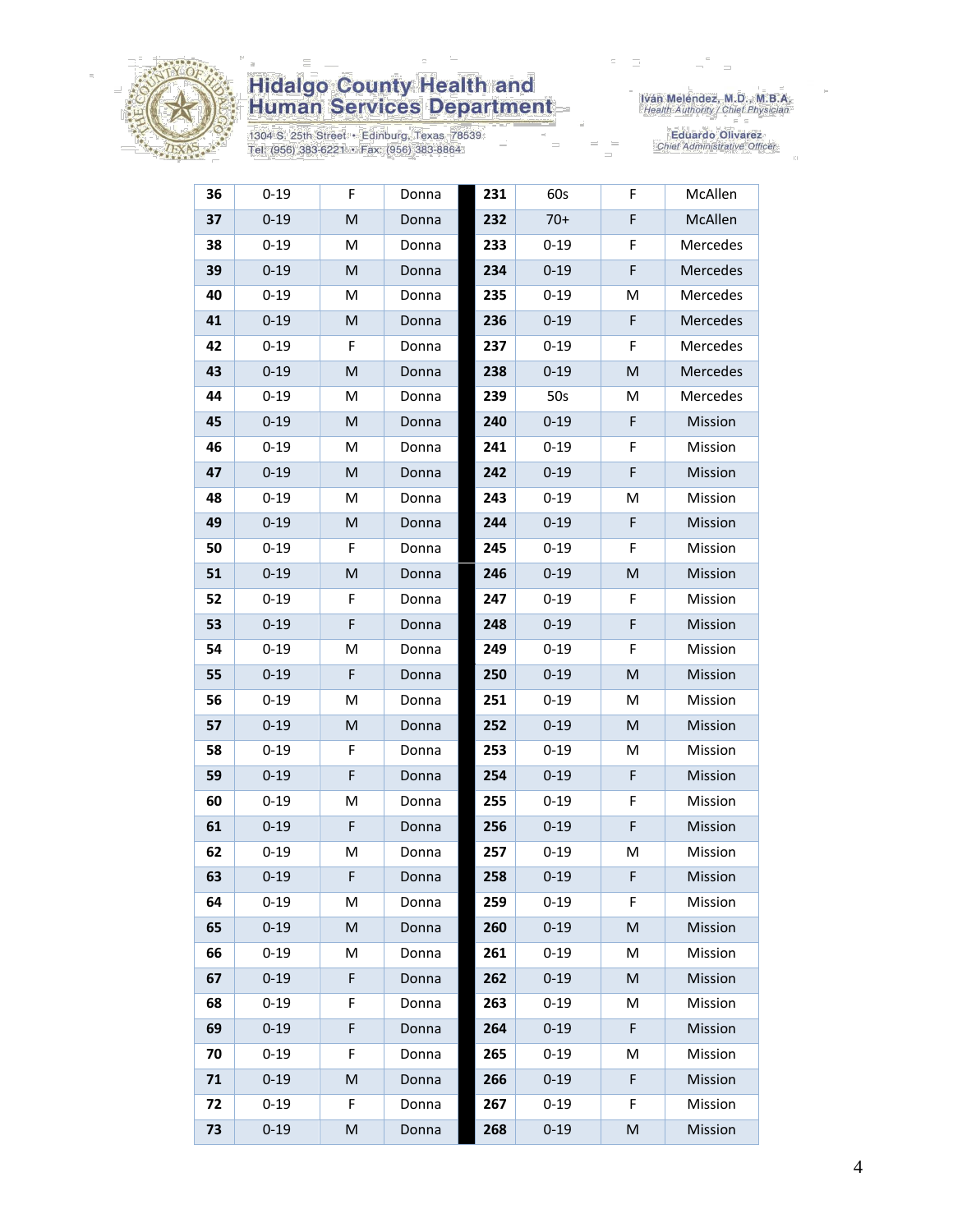

1304 S. 25th Street • Edinburg, Texas 78539<br>Tel: (956) 383-6221 • Fax: (956) 383-8864

Iván Meléndez, M.D., M.B.A.<br>Health Authority / Chief Physician

| 74  | $0 - 19$        | M         | Donna    | 269 | $0 - 19$        | M  | Mission |
|-----|-----------------|-----------|----------|-----|-----------------|----|---------|
| 75  | $0 - 19$        | F         | Donna    | 270 | $0 - 19$        | M  | Mission |
| 76  | $0 - 19$        | F         | Donna    | 271 | $0 - 19$        | F  | Mission |
| 77  | $0 - 19$        | ${\sf M}$ | Donna    | 272 | $0 - 19$        | M  | Mission |
| 78  | $0 - 19$        | F         | Donna    | 273 | $0 - 19$        | М  | Mission |
| 79  | $0 - 19$        | F         | Donna    | 274 | $0 - 19$        | M  | Mission |
| 80  | $0 - 19$        | M         | Donna    | 275 | $0 - 19$        | F  | Mission |
| 81  | $0 - 19$        | M         | Donna    | 276 | $0 - 19$        | M  | Mission |
| 82  | $0 - 19$        | M         | Donna    | 277 | $0 - 19$        | F  | Mission |
| 83  | $0 - 19$        | F         | Donna    | 278 | $0 - 19$        | M  | Mission |
| 84  | $0 - 19$        | F         | Donna    | 279 | $0 - 19$        | М  | Mission |
| 85  | $0 - 19$        | M         | Donna    | 280 | $0 - 19$        | F  | Mission |
| 86  | $0 - 19$        | F         | Donna    | 281 | $0 - 19$        | F  | Mission |
| 87  | $0 - 19$        | F         | Donna    | 282 | $0 - 19$        | F  | Mission |
| 88  | $0 - 19$        | M         | Donna    | 283 | $0 - 19$        | М  | Mission |
| 89  | 20s             | F         | Donna    | 284 | 20s             | F  | Mission |
| 90  | 20s             | M         | Donna    | 285 | 20s             | F  | Mission |
| 91  | 20s             | F         | Donna    | 286 | 20s             | M  | Mission |
| 92  | 30 <sub>s</sub> | F         | Donna    | 287 | 30s             | М  | Mission |
| 93  | 30 <sub>s</sub> | F         | Donna    | 288 | 30 <sub>s</sub> | M  | Mission |
| 94  | 40s             | M         | Donna    | 289 | 30 <sub>s</sub> | F  | Mission |
| 95  | 40s             | M         | Donna    | 290 | 40s             | F  | Mission |
| 96  | 40s             | M         | Donna    | 291 | 40s             | Μ  | Mission |
| 97  | 40s             | M         | Donna    | 292 | 40s             | M  | Mission |
| 98  | 50s             | F         | Donna    | 293 | 50s             | F  | Mission |
| 99  | 60s             | F         | Donna    | 294 | 50s             | F  | Mission |
| 100 | $70+$           | F         | Donna    | 295 | 50s             | F  | Mission |
| 101 | $70+$           | F         | Donna    | 296 | 50s             | F  | Mission |
| 102 | $0 - 19$        | F         | Edinburg | 297 | 50s             | F. | Mission |
| 103 | $0 - 19$        | F         | Edinburg | 298 | 60s             | M  | Mission |
| 104 | $0 - 19$        | M         | Edinburg | 299 | 60s             | M  | Mission |
| 105 | $0 - 19$        | M         | Edinburg | 300 | $70+$           | M  | Mission |
| 106 | $0 - 19$        | F         | Edinburg | 301 | $70+$           | F  | Mission |
| 107 | $0 - 19$        | ${\sf M}$ | Edinburg | 302 | $70+$           | M  | Mission |
| 108 | $0 - 19$        | F         | Edinburg | 303 | $70+$           | М  | Mission |
| 109 | $0 - 19$        | F         | Edinburg | 304 | $0 - 19$        | F  | Pharr   |
| 110 | $0 - 19$        | F         | Edinburg | 305 | $0 - 19$        | F  | Pharr   |
| 111 | $0 - 19$        | ${\sf M}$ | Edinburg | 306 | $0 - 19$        | M  | Pharr   |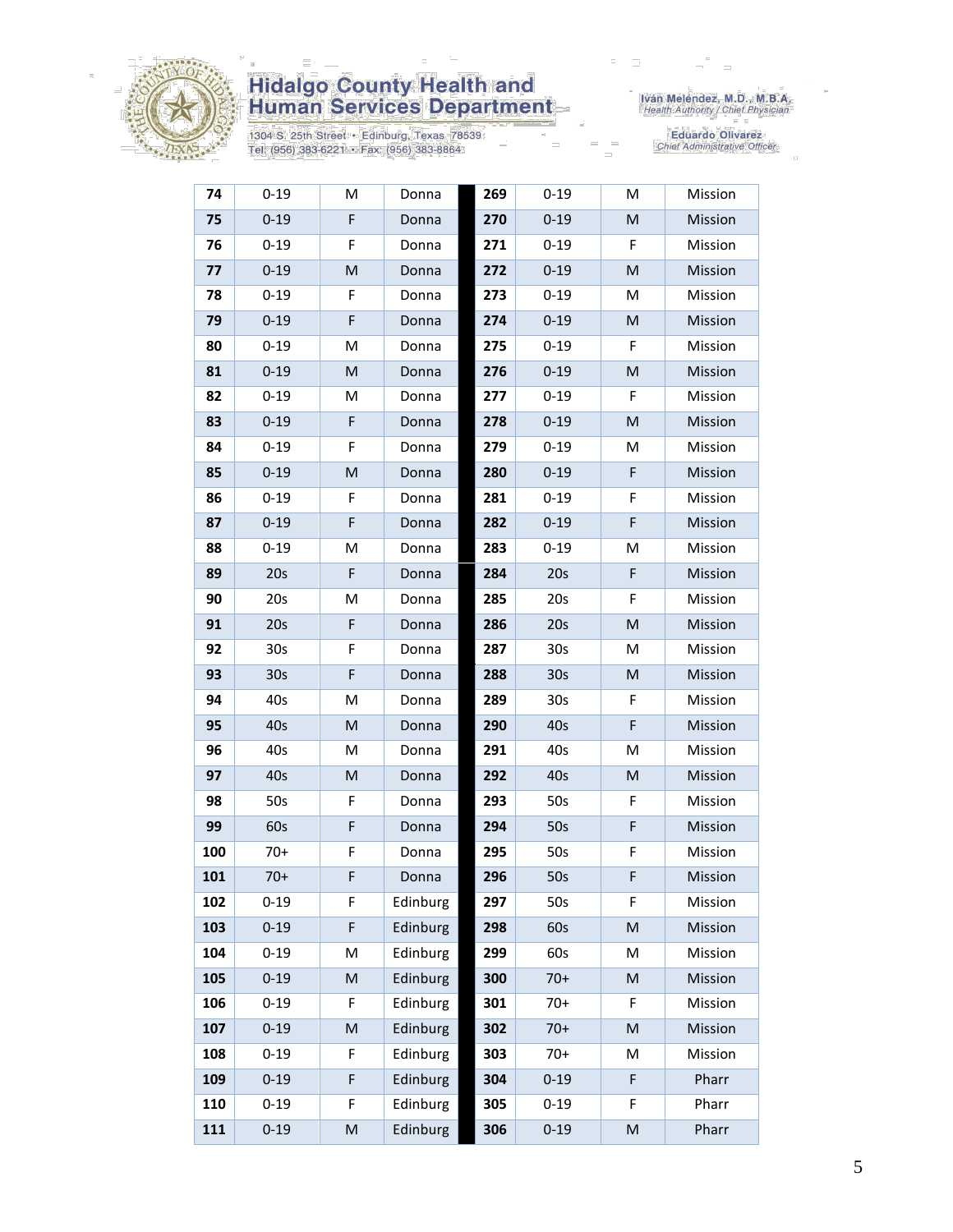

1304 S. 25th Street • Edinburg, Texas 78539<br>Tel: (956) 383-6221 • Fax: (956) 383-8864

Iván Meléndez, M.D., M.B.A.<br>Health Authority / Chief Physician

| 112 | $0 - 19$        | M  | Edinburg | 307 | $0 - 19$        | F.          | Pharr    |
|-----|-----------------|----|----------|-----|-----------------|-------------|----------|
| 113 | $0 - 19$        | M  | Edinburg | 308 | $0 - 19$        | F           | Pharr    |
| 114 | $0 - 19$        | M  | Edinburg | 309 | $0 - 19$        | F           | Pharr    |
| 115 | $0 - 19$        | M  | Edinburg | 310 | $0 - 19$        | F           | Pharr    |
| 116 | $0 - 19$        | F  | Edinburg | 311 | $0 - 19$        | F           | Pharr    |
| 117 | $0 - 19$        | M  | Edinburg | 312 | $0 - 19$        | M           | Pharr    |
| 118 | $0 - 19$        | M  | Edinburg | 313 | $0 - 19$        | F           | Pharr    |
| 119 | $0 - 19$        | F  | Edinburg | 314 | $0 - 19$        | M           | Pharr    |
| 120 | $0 - 19$        | М  | Edinburg | 315 | $0 - 19$        | F           | Pharr    |
| 121 | $0 - 19$        | F  | Edinburg | 316 | $0 - 19$        | F           | Pharr    |
| 122 | $0 - 19$        | F  | Edinburg | 317 | $0 - 19$        | М           | Pharr    |
| 123 | $0 - 19$        | F  | Edinburg | 318 | $0 - 19$        | M           | Pharr    |
| 124 | $0 - 19$        | M  | Edinburg | 319 | $0 - 19$        | M           | Pharr    |
| 125 | $0 - 19$        | F  | Edinburg | 320 | $0 - 19$        | $\mathsf F$ | Pharr    |
| 126 | $0 - 19$        | M  | Edinburg | 321 | $0 - 19$        | F           | Pharr    |
| 127 | $0 - 19$        | M  | Edinburg | 322 | $0 - 19$        | F           | Pharr    |
| 128 | $0 - 19$        | M  | Edinburg | 323 | $0 - 19$        | F           | Pharr    |
| 129 | $0 - 19$        | M  | Edinburg | 324 | $0 - 19$        | F           | Pharr    |
| 130 | $0 - 19$        | M  | Edinburg | 325 | $0 - 19$        | F           | Pharr    |
| 131 | $0 - 19$        | F  | Edinburg | 326 | $0 - 19$        | M           | Pharr    |
| 132 | 20s             | F  | Edinburg | 327 | $0 - 19$        | F           | Pharr    |
| 133 | 20s             | F  | Edinburg | 328 | $0 - 19$        | M           | Pharr    |
| 134 | 20s             | F  | Edinburg | 329 | 20s             | М           | Pharr    |
| 135 | 20s             | M  | Edinburg | 330 | 20s             | M           | Pharr    |
| 136 | 20s             | F  | Edinburg | 331 | 20s             | F           | Pharr    |
| 137 | 20s             | M  | Edinburg | 332 | 20s             | F           | Pharr    |
| 138 | 20s             | F  | Edinburg | 333 | 30s             | F           | Pharr    |
| 139 | 20s             | M  | Edinburg | 334 | 30 <sub>s</sub> | F           | Pharr    |
| 140 | 30s             | F. | Edinburg | 335 | 50s             | М           | Pharr    |
| 141 | 30 <sub>s</sub> | F  | Edinburg | 336 | 60s             | F           | Pharr    |
| 142 | 30s             | Μ  | Edinburg | 337 | $70+$           | F           | Pharr    |
| 143 | 30 <sub>s</sub> | M  | Edinburg | 338 | $70+$           | M           | Pharr    |
| 144 | 30s             | F  | Edinburg | 339 | $0 - 19$        | М           | San Juan |
| 145 | 30 <sub>s</sub> | F  | Edinburg | 340 | $0 - 19$        | M           | San Juan |
| 146 | 30s             | М  | Edinburg | 341 | $0 - 19$        | M           | San Juan |
| 147 | 40s             | F  | Edinburg | 342 | $0 - 19$        | M           | San Juan |
| 148 | 40s             | Μ  | Edinburg | 343 | $0 - 19$        | М           | San Juan |
| 149 | 40s             | F. | Edinburg | 344 | $0 - 19$        | F           | San Juan |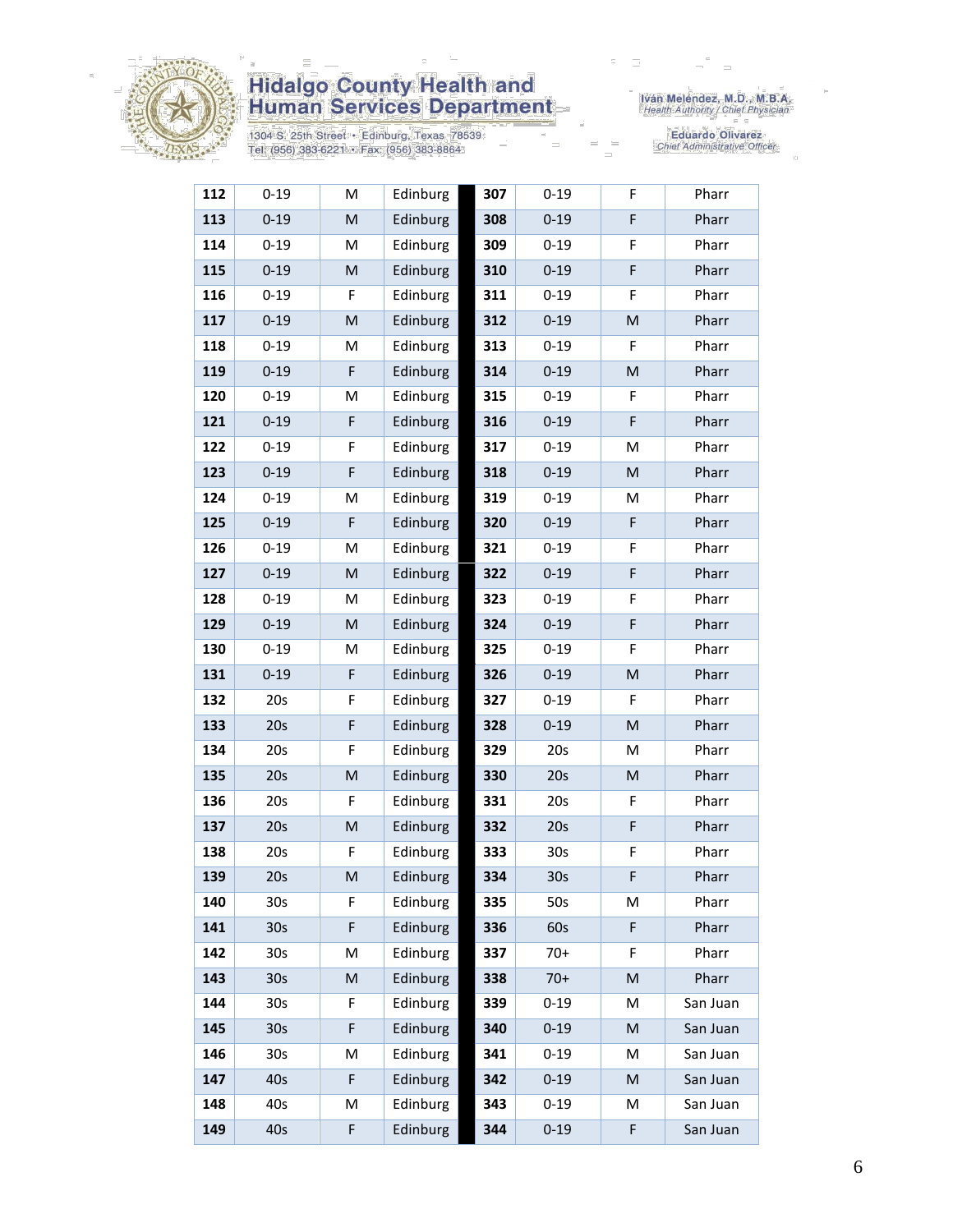

1304 S. 25th Street • Edinburg, Texas 78539<br>Tel: (956) 383-6221 • Fax: (956) 383-8864

Iván Meléndez, M.D., M.B.A.<br>Health Authority / Chief Physician

| 150 | 50s      | М  | Edinburg       | 345 | 20s             | M  | San Juan    |
|-----|----------|----|----------------|-----|-----------------|----|-------------|
| 151 | 50s      | M  | Edinburg       | 346 | 30 <sub>s</sub> | F  | San Juan    |
| 152 | 50s      | M  | Edinburg       | 347 | 30s             | M  | San Juan    |
| 153 | 50s      | F  | Edinburg       | 348 | 40s             | F  | San Juan    |
| 154 | 50s      | F  | Edinburg       | 349 | 40s             | F  | San Juan    |
| 155 | 50s      | F  | Edinburg       | 350 | 40s             | F  | San Juan    |
| 156 | 60s      | F  | Edinburg       | 351 | 40s             | F  | San Juan    |
| 157 | 60s      | F  | Edinburg       | 352 | 50s             | M  | San Juan    |
| 158 | 60s      | M  | Edinburg       | 353 | $0 - 19$        | M  | Undisclosed |
| 159 | 60s      | M  | Edinburg       | 354 | $0 - 19$        | M  | Undisclosed |
| 160 | $70+$    | M  | Edinburg       | 355 | $0 - 19$        | F  | Undisclosed |
| 161 | $70+$    | M  | Edinburg       | 356 | $0 - 19$        | M  | Undisclosed |
| 162 | $0 - 19$ | M  | Hidalgo        | 357 | $0 - 19$        | M  | Undisclosed |
| 163 | 40s      | F  | Hidalgo        | 358 | $0 - 19$        | M  | Undisclosed |
| 164 | 40s      | F  | Hidalgo        | 359 | $0 - 19$        | F  | Undisclosed |
| 165 | $0 - 19$ | F  | McAllen        | 360 | $0 - 19$        | F  | Undisclosed |
| 166 | $0 - 19$ | F  | McAllen        | 361 | $0 - 19$        | M  | Undisclosed |
| 167 | $0 - 19$ | M  | McAllen        | 362 | $0 - 19$        | M  | Undisclosed |
| 168 | $0 - 19$ | M  | McAllen        | 363 | $0 - 19$        | F  | Undisclosed |
| 169 | $0 - 19$ | M  | McAllen        | 364 | $0 - 19$        | F  | Undisclosed |
| 170 | $0 - 19$ | F  | McAllen        | 365 | 20s             | Μ  | Undisclosed |
| 171 | $0 - 19$ | M  | McAllen        | 366 | 20s             | F  | Undisclosed |
| 172 | $0 - 19$ | F  | McAllen        | 367 | 30 <sub>s</sub> | F  | Undisclosed |
| 173 | $0 - 19$ | M  | McAllen        | 368 | 30 <sub>s</sub> | F  | Undisclosed |
| 174 | $0 - 19$ | M  | McAllen        | 369 | 40s             | M  | Undisclosed |
| 175 | $0 - 19$ | F  | McAllen        | 370 | 40s             | F  | Undisclosed |
| 176 | $0 - 19$ | F  | McAllen        | 371 | 60s             | М  | Undisclosed |
| 177 | $0 - 19$ | M  | <b>McAllen</b> | 372 | $0 - 19$        | F  | Weslaco     |
| 178 | $0 - 19$ | F. | McAllen        | 373 | $0 - 19$        | M  | Weslaco     |
| 179 | $0 - 19$ | F  | McAllen        | 374 | $0 - 19$        | F  | Weslaco     |
| 180 | $0 - 19$ | Μ  | McAllen        | 375 | $0 - 19$        | F  | Weslaco     |
| 181 | $0 - 19$ | F  | McAllen        | 376 | $0 - 19$        | M  | Weslaco     |
| 182 | $0 - 19$ | M  | McAllen        | 377 | $0 - 19$        | F  | Weslaco     |
| 183 | $0 - 19$ | F  | McAllen        | 378 | $0 - 19$        | M  | Weslaco     |
| 184 | $0 - 19$ | F  | McAllen        | 379 | 20s             | М  | Weslaco     |
| 185 | $0 - 19$ | F  | McAllen        | 380 | 20s             | M  | Weslaco     |
| 186 | $0 - 19$ | F  | McAllen        | 381 | 30 <sub>s</sub> | F. | Weslaco     |
| 187 | $0 - 19$ | M  | McAllen        | 382 | 30s             | M  | Weslaco     |